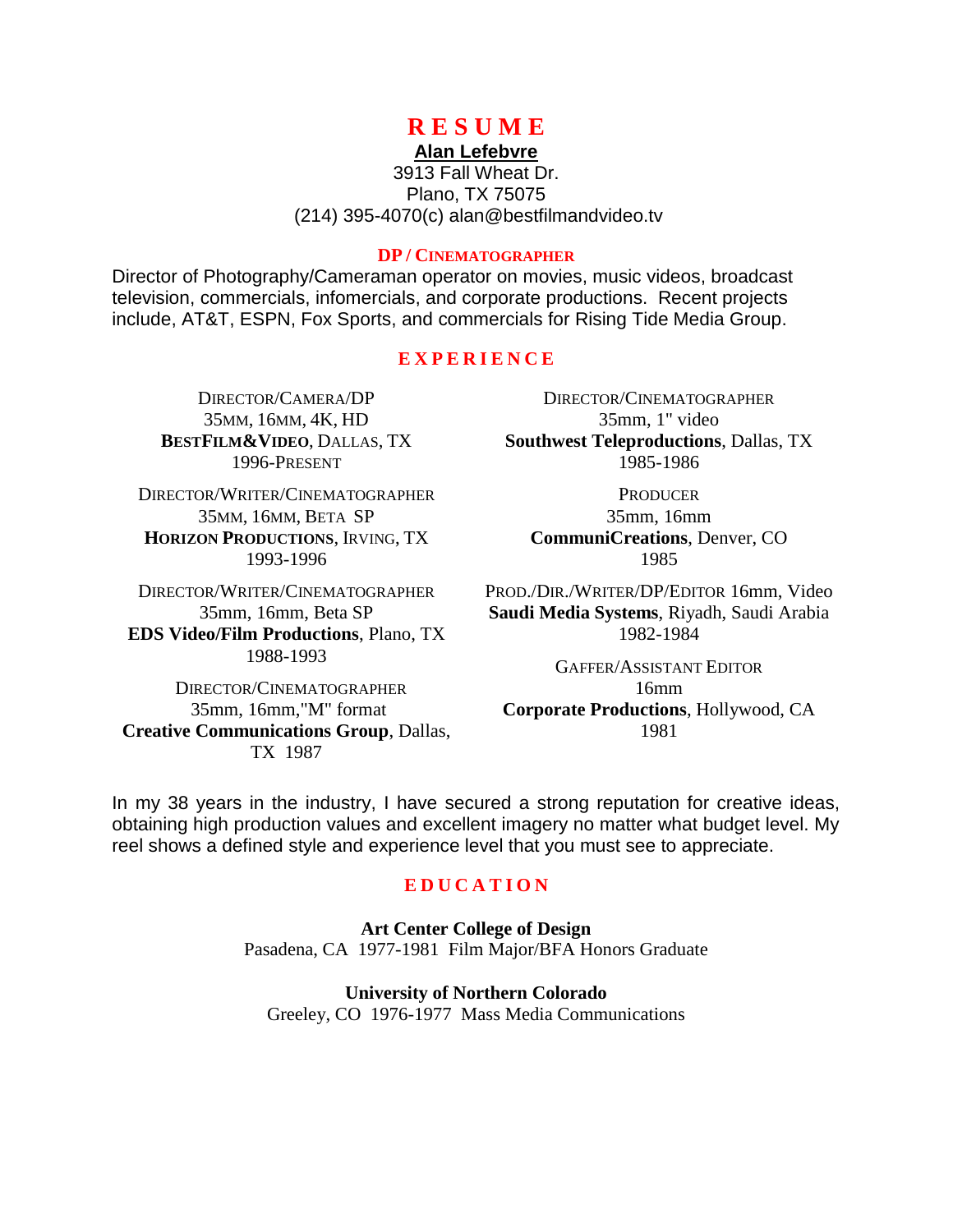## **S O M E C R E D I T S**

#### **C O R P O R A T E**

American Airlines, DP Anheuser-Busch, Dir./DP Army Corps of Engineers, Dir./DP Atmos Energy, DP Bectal USA, Dir./DP Brinks Home Security, Dir. /DP Chevron Oil, DP Dallas Chamber, Writer/Dir./DP Detroit Institute of Arts, Dir./DP Dr Pepper/Seven-Up, Dir./DP EPI Technologies, Dir./DP Electronic Data Systems, Dir./DP, Writer Encore Live

### COMMERCIAL TELEVISION FEATURE

*Arkansas Democrat* Dir./DP *Armed Forces* Dir./DP *Blue Cross Blue Shield***,** Dir. *Buick Motor* Dir./DP *Changing Times Mag*. Dir./DP *Dallas Mental Health***,** Dir. *Light Crust Flour* Dir./DP *M.A.D.D. PSA*, Dir./DP *Migraines of America* DP

*Pro Home Health Care*, Dir./DP *Pro Line Hair*, DP *Sears* **(AMRE)** Dir./DP *Texas Depart. of Health*, Dir./DP *United Way PSA* Dir./DP *Western Nissan* Dir./DP *Rising Tide Media* Dir./DP

*MJDesigns*, DP

Excel Telecommunications, DP Goody Products, Dir./DP Kroger, Dir. IBM, DP PageNet, Prod./Dir./DP Proctor and Gamble, Dir./DP Mary Kay Cosmetics, Dir./DP Mobil Exploration and Producing, Dir./DP Mobil Oil Co., Dir./DP Mountain Bell, DP Mpact Financial, Dir./DP National Jewish Hospital, Prod. Nokia, Dir./DP Nortel, Dir./DP

> *Playing for Purpose* Fox Sports, DP/camera

*ESPN feature stories* ESPN, DP/camera

*Wildlife Art Gallery*, series on The Outdoor Channel HD2 Dir./DP

*Circle of Honor,* series on The Outdoor Channel, Dir./DP

*Inside RC*, series on The Outdoor Channel, Dir/DP

*Marriage Boot Camp* on the TLC Network, Camera Op

Oryx Oil, DP Texas Department of Health, Dir./DP Trim Spa, Dir./DP Saudi Ports Authority, Dir./DP Shell Oil, Writer/Dir./DP Security Couriers, Dir./DP Special Olympics PSA, DP St. Paul Medical Center, DP Sun Exploration and Production, Dir./DP Syncrolite, Dir./DP Zublin (West Germany), Dir./DP AT&T, Dir./DP Ambit Energy, Dir./DP

**LEBENSBORN**, DP Remington York Productions David Stephens

**GRAVESTONED**, DP Painted Pictures, Michael McWillie

**KILLING DOWN**, DP Loud Pictures, Blake Calhoun

**FISSURE**, DP Top Pup Media, Russ Pond

> **PINK,** DP Loud Pictures

**EXPOSED**, DP Loud Pictures

**CONTINUUM**, DP Loud Pictures

**INFILTRATORS,** DP Advocate Pictures, Michael Stokes

**MORGANVILLE: The Series**, DP Loud Media, Blake Calhoun

> **ODD MAN OUT**, DP Wolfclan Productions